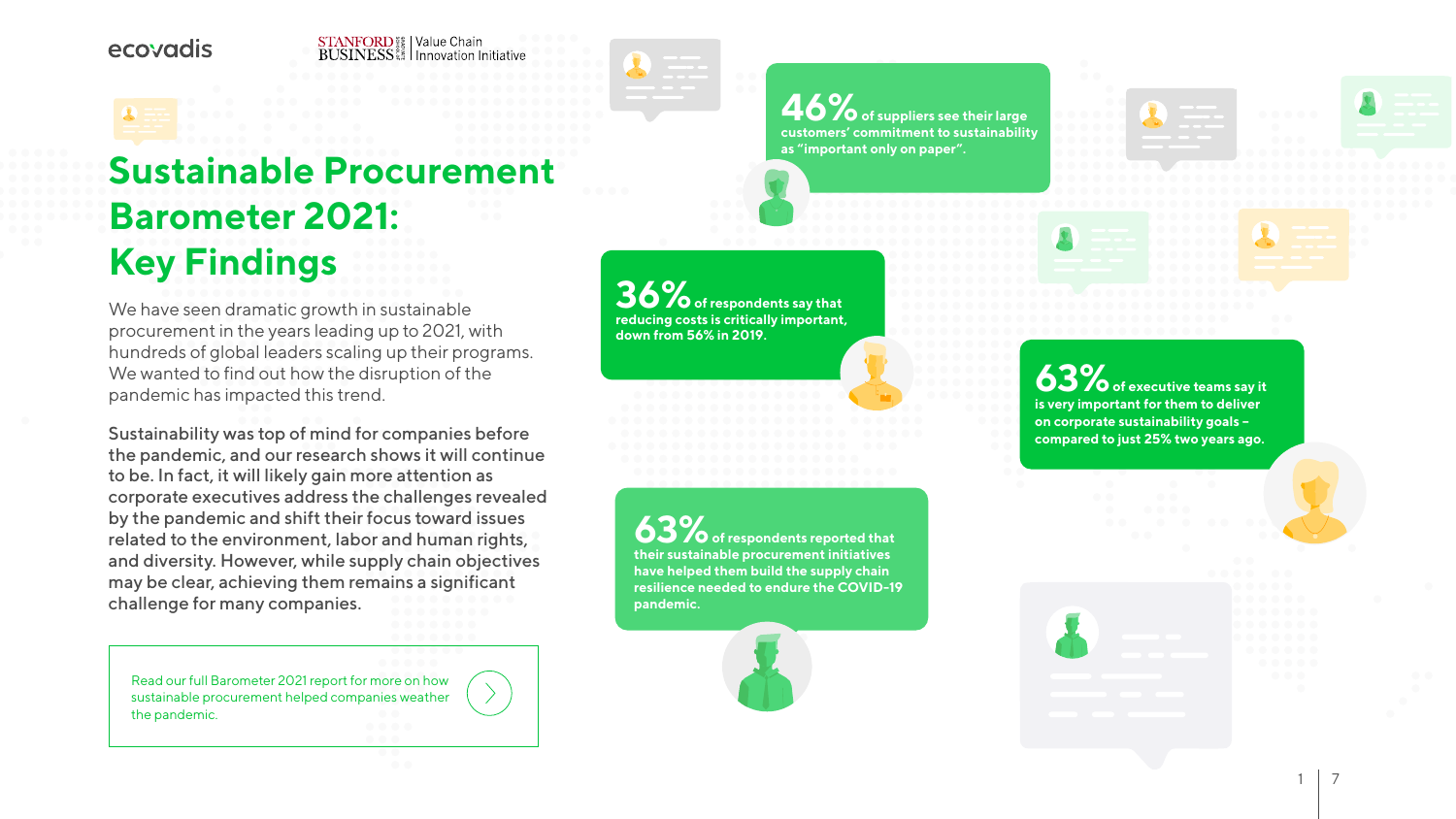$\frac{1}{\sqrt{2}}$ 

 $\bullet\quad\bullet\quad\bullet$ 

2. 2. 2. 2. 1

A year on from the onset of global supply chain disruptions caused by the COVID-19 pandemic – and potentially the most challenging time supply chain professionals have experienced in decades – the increased focus placed on risk reduction is hardly surprising. However, what is notable is the reduction in the importance of reducing costs (a 20 percentage point decrease from 2019) and the growth in companies committed to delivering on their corporate sustainability goals (a 38 percentage point increase from 2019).

## **How Have the Priorities of Procurement Organizations Changed Over the Past Two Years?**

#### **Main priorities of procurement organizations in 2019 vs. 2021**



\*This option was not included in the 2019 survey.

This table compares the percentage of companies that listed each priority as " very important."

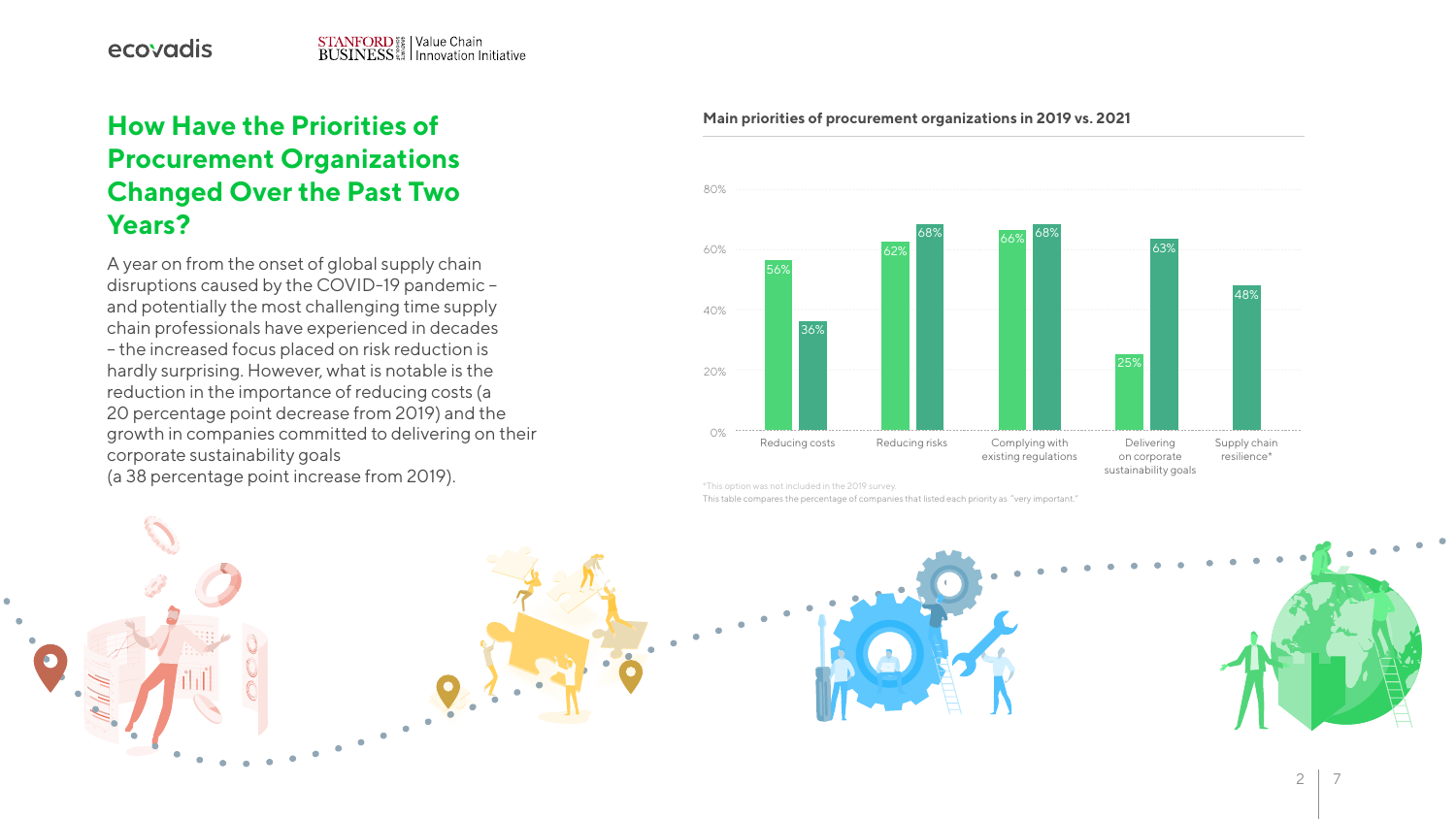

## **COVID-19's Impact on Sustainable Procurement Trends** The pandemic has upscaled sustainability and

Despite the challenges posed by the COVID-19 pandemic, very few companies have reduced their commitment to sustainable procurement initiatives and nearly half of respondents have actually increased their commitment. However, more companies have decided to postpone any expansion of their sustainable procurement programs as indicated by the higher percentage of "no change" responses we received compared to 2019.

made it more important. It has really brought the significance of it to light, as well as the risks associated with unsustainable business practices. It's presented a great opportunity for us to embrace it even more."

**Retail company**



#### **How has the COVID-19 pandemic impacted your organization's commitment to sustainable procurement?**



commitment significantly

Increased 28% 21%



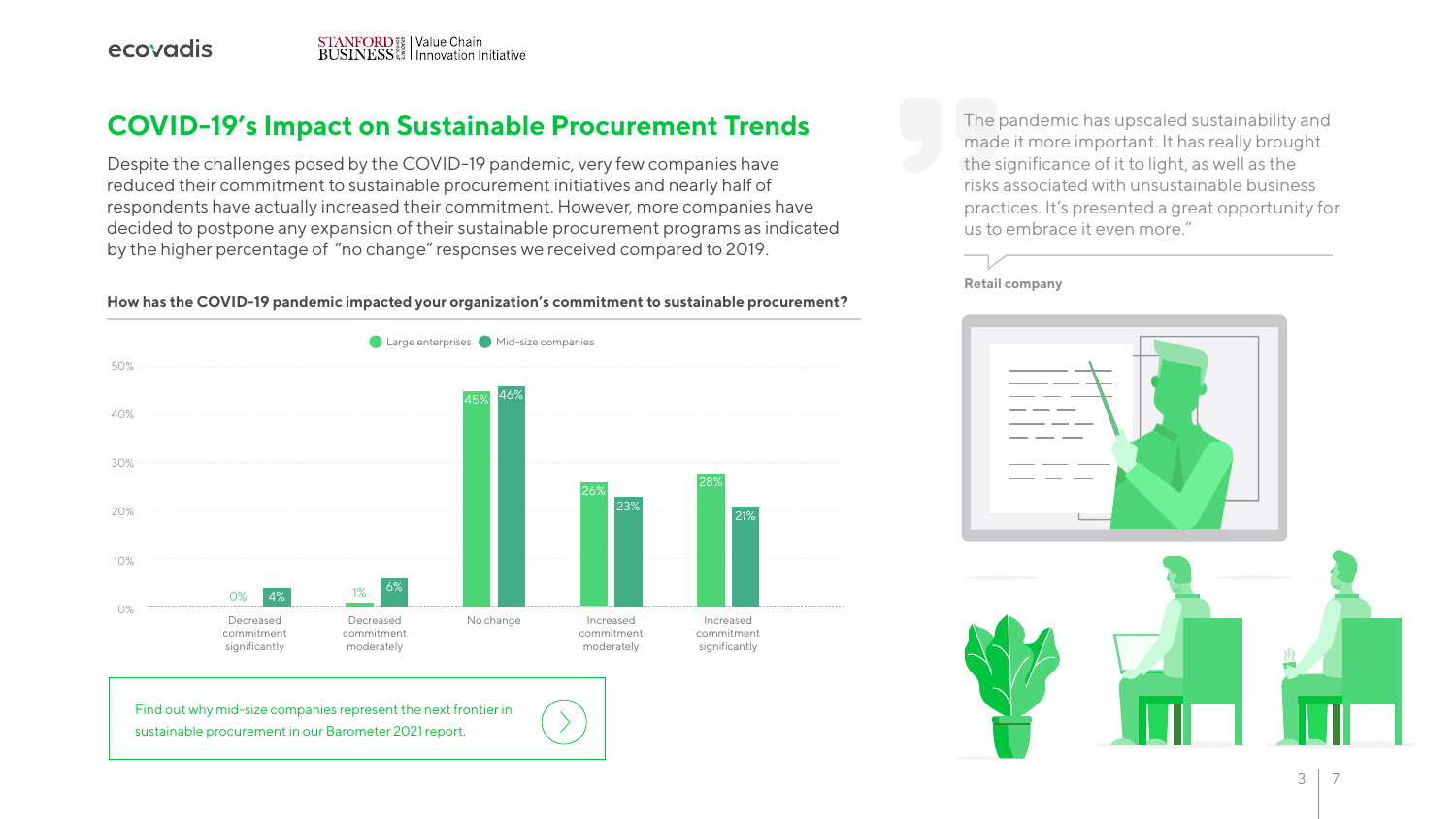## STANFORD<sup>88</sup><br>BUSINESS<sup>88</sup> | Innovation Initiative

Labor and human rights concerns are increasingly top of mind, with 73% of respondents ranking them as "more important" or "significantly more important". Social issues are also top of mind, especially among the "Sustainable Procurement Leaders" group, with 56% ranking this issue as "more important" in shaping their strategy for the next two to three years and a further 22% considering it "significantly more important".

Diversity has particularly come into focus –but that wasn't because of the pandemic, that was more coming out of the US as a result of the George Floyd case. We've made a big commitment to diversity. And when it comes to modern slavery, we have our supplier code of conduct, but so far we've primarily focused on it in Australia and in the UK because of their legislation. However, we do want to globalize it."



[Get more insights on who Sustainable Procurement Leaders vs.](https://ecovad.is/3iaQLfD)  the rest of the respondents in the full report.

#### **Sustainable Procurement Leaders: Have the following issues gained or lost significance in your procurement organization in shaping your strategy for the next two-three years?**

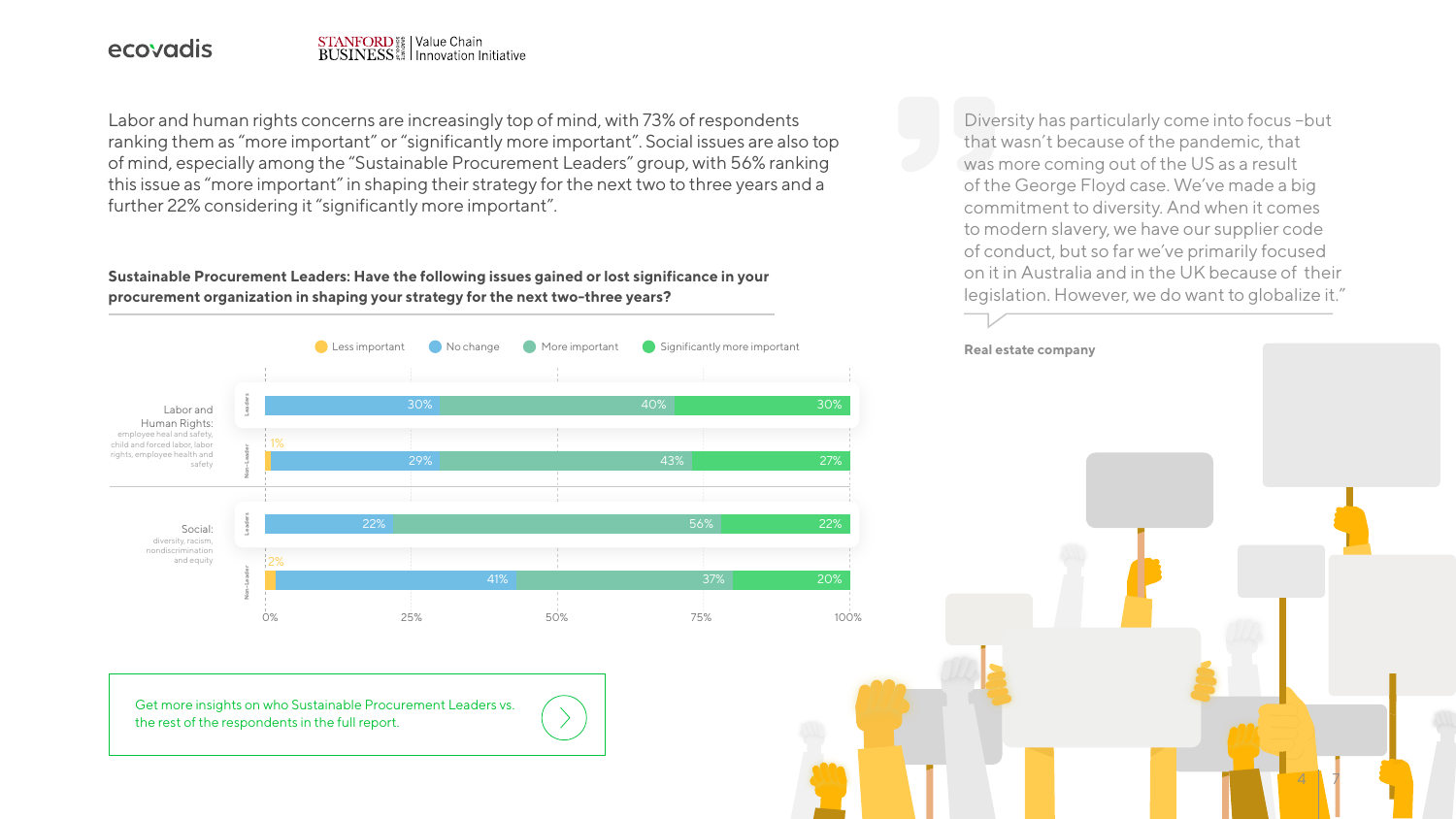It may be a wonderful new technology that the market will love, but it could become a liability to both ourselves and our customers if it doesn't come from an ethical and certified supply chain."

**Medical device components manufacturer** 

5



### **Sustainability Performance is Key to Supplier Selection**

69% of respondents are taking sustainability performance into consideration when selecting new suppliers and renewing contracts – up from 51% in 2019.

### **Suppliers that Focus on Sustainability Receive More Support**

It appears that lack of visibility into suppliers' performance and costs remains the biggest challenge in 2021: 39% ranked "inability to effectively and efficiently track supplier sustainability performance" as one of their top two concerns. This was followed by "lack of internal resources" and "concerns around cost" (34% and 33%, respectively).

49% of respondents from buying companies indicated that sustainability criteria were "very important" or "important" for them in deciding how to support their suppliers during the COVID-19 crisis.

#### **Greater Supply Chain Visibility is Critical**

## **Key Takeaways From 2021**

### **Suppliers are Increasingly Recognizing that Engaging in Sustainability Can Lead to Significant Revenue and Growth Opportunities**



#### **What is your primary motivation for engaging in sustainability?**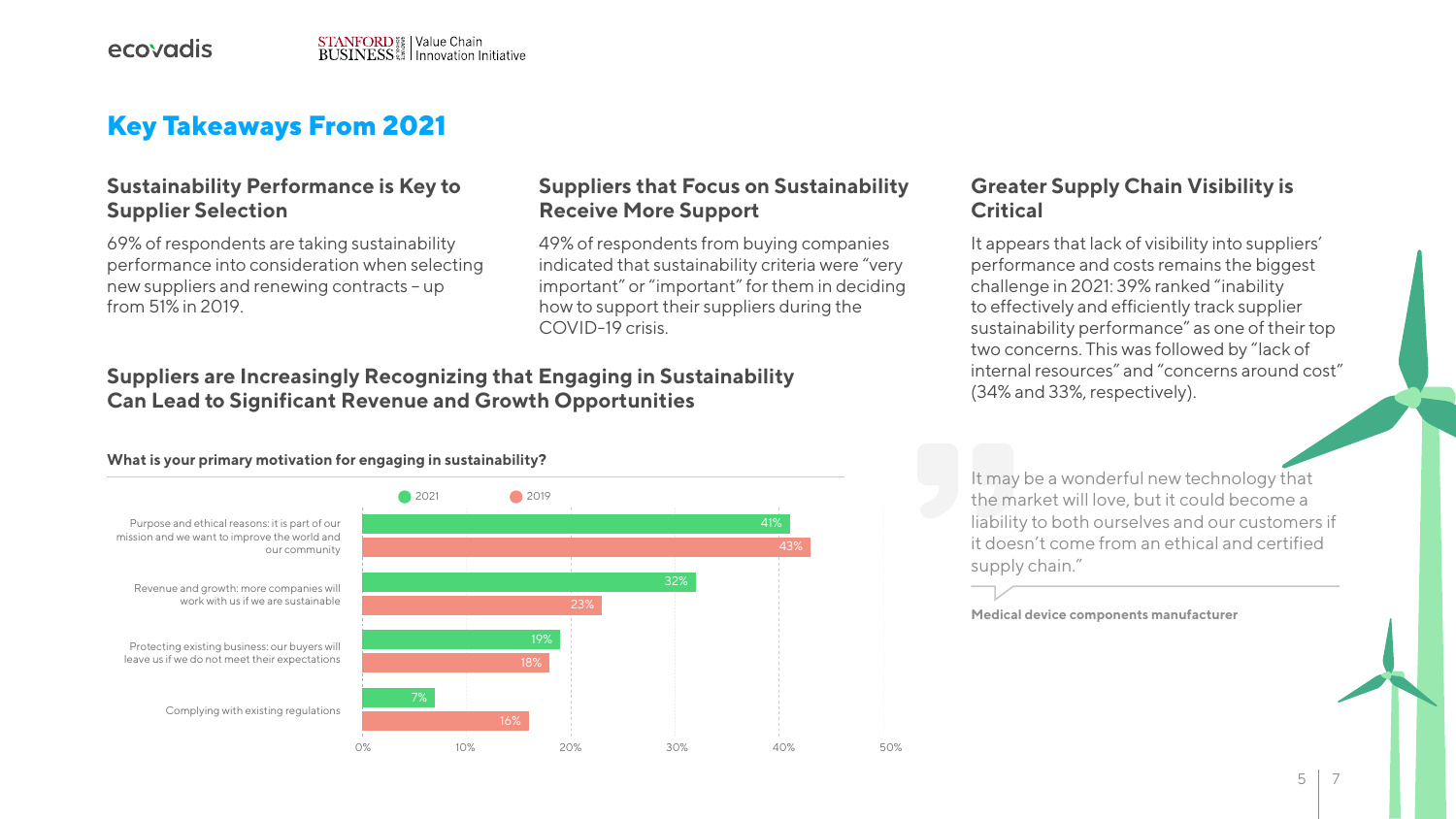### **A Significant Disconnect Remains Between Sustainability Goals and Implementation**

Sustainability is top of mind and they actively partner with us, link sustainability to our commercial relationship, and engage and

Sustainability is important to them on paper (well communicated), but it is not linked to our performance/engagement with them





Sustainability is not one of their priorities

We are the ones driving sustainability





**Consider your largest customers (for example, organizations you supply that generate at least \$1 billion in revenue), on average, how would you categorize their commitment to building a sustainable supply chain?**

#### **Proactive Tools for Driving Sustainable Procurement Are Still Underutilized**

While the most popular tools are supplier self assessment (52%), category/country risk evaluation models (41%), and supplier audit programs and corrective action plans (40%), the use of guidelines for buyers on best practices (24%) and supplier training programs (24%) would help prevent potential issues from arising in the first place.

> Read our full Barometer 2021 [report for more on how Sustainable](https://ecovad.is/3iaQLfD)  Procurement helped companies weather the pandemic.

 $6<sup>7</sup>$